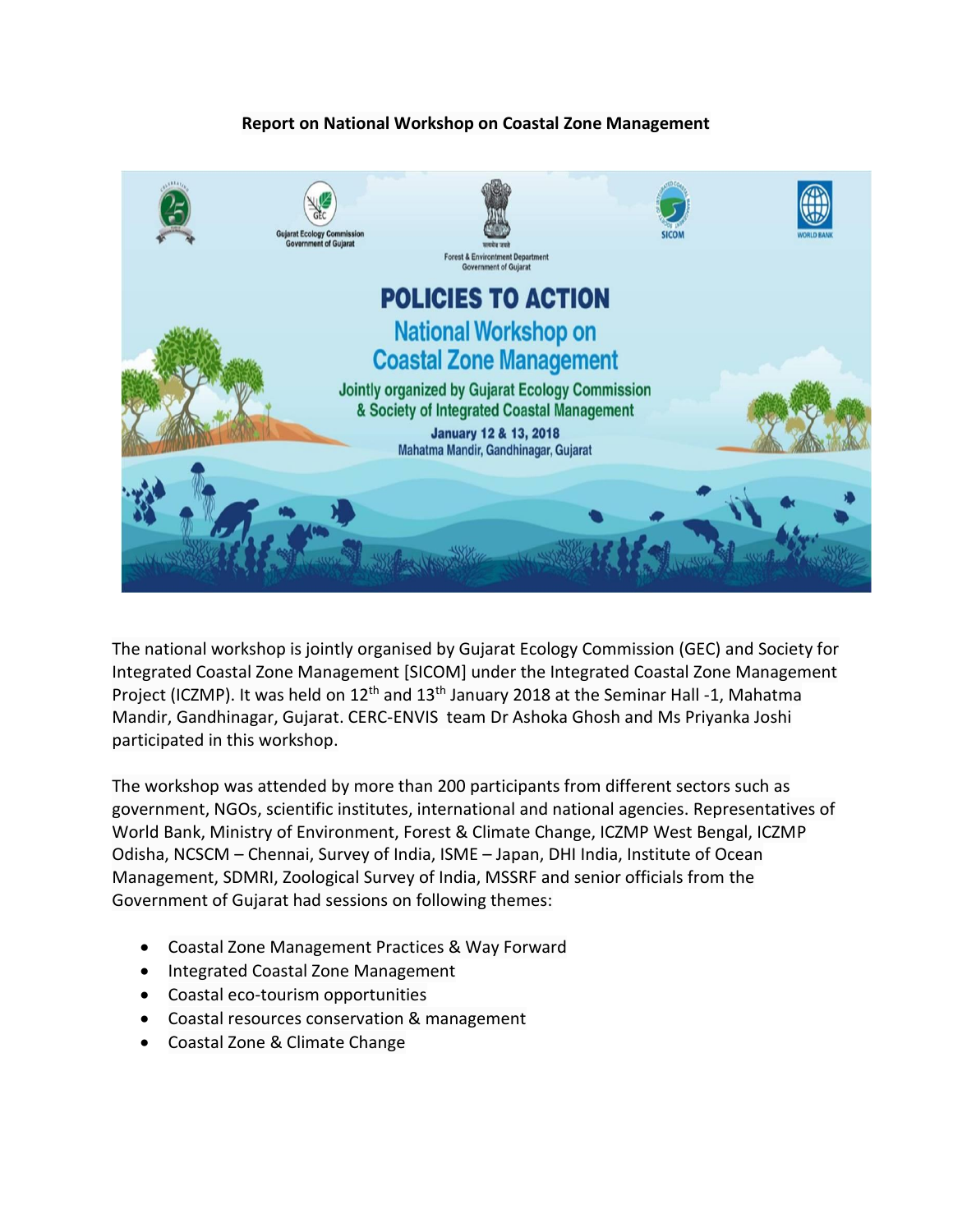Experts on these themes shared their experiences and actions of coastal zone management.

The objective of the workshop is to promote the advancements in the fields of Coastal resource management, Coastline management, Resource management program, sharing international experience, Coastal Zone Management & Restoration Authority, Coastal eco-tourism, oil spill contingency planning etc., and also to disseminate the excellence of coastal zone management at national level.

The workshop was inaugurated by Dr A. K. Saxena, IFS and Member Secretary GEC. In his welcome address he briefed the role of the GEC and objective of the workshop. Shri A. K. Mehta, IAS – Addl. Secretary & National Project Director, Ministry of Environment, Forest and Climate Change, Gov. of India has shared technical information about Integrated Coastal Management Programme (ICMP). Dr Shailesh Nayak- Former Secretary & Distinguished Scientist, Ministry of Earth Sciences, Gov. of India delivered the keynote address. Shri A. C. Sampat Director, Gujarat Ecology Commission, Gandhinagar gave vote of thanks. They released 5 books-Mosaic of coral reefs, Impact on coastal lives- story of change, Sewage treatment plant regulation reference book and 25 years of GEC.

Technical sessions

12th January 2018

Session 1. Coastal Zone Management challenged & way forward

Mr Grom Jeppesen, Principal Advisor, ICZM, DHI (India) Water & Environment Pvt. Ltd, New Delhi spoke on Coastal zone Management & challenges. Dr B. R. Subramanian, Former Advisor, Ministry of Earth Science, Govt of India shared his experience with Case Study of Coastal Zone Management in India. Prof. S. Baba, Executive Director, International Society of Mangrove Ecosystem, Japan talk on Community Participation which is the Important issues to implement Mangrove Projects. Dr. Shailesh Nayak chaired the session.

Session 2. Integrated Coastal Zone Management

Dr Ashok Kumar Saxena, IFS, Member Secretary & Project Director-ICZM Project, Gujarat Ecology Commission, Gandhinagar spoke on Overview of Coastal Zone Management in Gujarat State. Dr B.N. Patil Director- Environment & Member Secretary, Maharashtra Coastal Zone Management Authority, Govt. of Maharashtra highlighted the Coastal Zone Management Practice in Maharastra State. Ms Anuja Shukla talked on Integrated Coastal Zone Management – A Case Study of Orissa State. The session was chaired by Shri A K Mehta IAS Addl Secretary MoEF & CC.